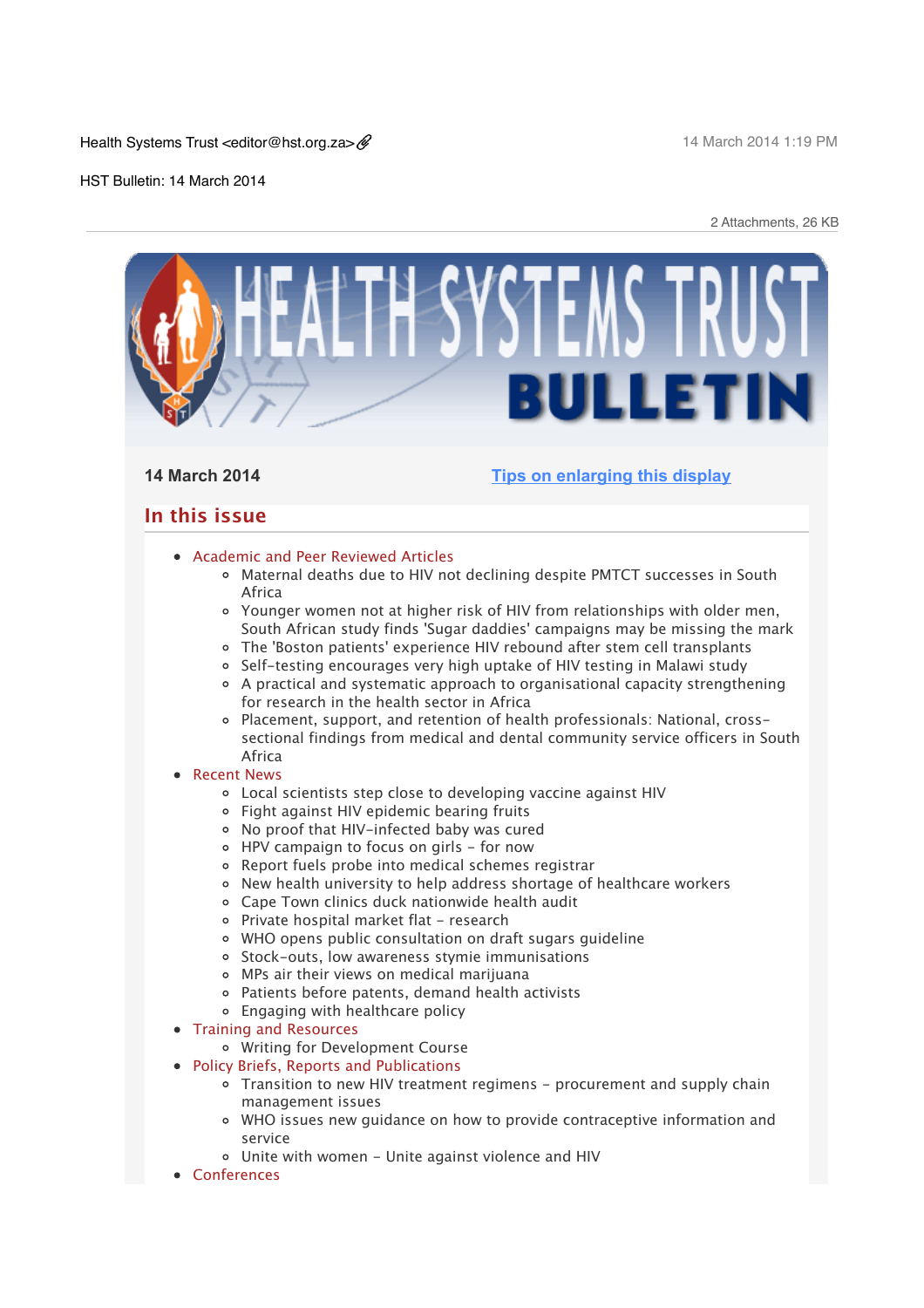- [Global Health & Innovation Conference 2014](x-msg://272/#C_6)
- [4th Ethics, Human Rights and Medical Law Conference](x-msg://272/#C_1)
- [4th SA TB Conference](x-msg://272/#C_2)
- [20th International AIDS Conference](x-msg://272/#C_3)
- [10th Public Health Association of South Africa](x-msg://272/#C_4)
- [Third Global Symposium on Health Systems Research](x-msg://272/#C_5)
- [Job Opportunities](x-msg://272/#jobs)
	- [Grants Specialist Health Systems Trust](x-msg://272/#J_1)
	- [Executive Co-ordinator ActionAid International](x-msg://272/#J_2)
	- [Monitoring and Evaluation Technical Advisor Africare](x-msg://272/#J_3)
	- [Country Director NASTAD South Africa](x-msg://272/#J_4)
	- [HAST Counsellor Mentor TB/HIV Care Association](x-msg://272/#J_5)

# **Academic and Peer Reviewed Articles**

#### **Maternal deaths due to HIV not declining despite PMTCT successes in South Africa** *Aidsmap. Published: 6 March 2014.*

Improvements in prevention of mother-to-child transmission of HIV (PMTCT) in South Africa are not translating into a reduction in maternal deaths due to HIV infection, according to a 15-year review of a large district referral hospital in Johannesburg..[.Read More »](http://bulletin.hst.org.za//lt.php?id=K09RCVxTUgABSlNTBEUEAFdT)

[Source: http://www.aidsmap.com/Maternal-deaths-due-to-HIV-not-declining-despite-PMTCT-successes-in-](http://bulletin.hst.org.za//lt.php?id=K09RCVxTUgABSlNTBEUEAFdT)South-Africa/page/2833384/[Accessed: 14 March 2014]

# **[back to top](x-msg://272/#top)**

# **Younger women not at higher risk of HIV from relationships with older men, South African study finds 'Sugar daddies' campaigns may be missing the mark**

*Aidsmap. Published: 7 March 2014.*

Sex with older men is not placing women under 30 at higher risk of HIV infection in rural South Africa, and relationships with older men may even be protecting women over 30 from infection, according to results from a eight-year study presented... Read More »

[Source: http://www.aidsmap.com/Younger-women-not-at-higher-risk-of-HIV-from-relationships-with-older-men-](http://bulletin.hst.org.za//lt.php?id=K09RCVxTUgAASlNTBEUEAFdT)South-African-study-finds/page/2833922/[Accessed: 14 March 2014]

# **[back to top](x-msg://272/#top)**

# **The 'Boston patients' experience HIV rebound after stem cell transplants**

*Aidsmap. Published: 7 March 2014.*

HIV has re-emerged in two Boston men who underwent experimental antiretroviral therapy interruption after [receiving bone marrow stem cell transplants for cancer treatment, Timothy Henrich reported yesterday...Read](http://bulletin.hst.org.za//lt.php?id=K09RCVxTUgAPSlNTBEUEAFdT) More »

[Source: http://www.aidsmap.com/The-Boston-patients-experience-HIV-rebound-after-stem-cell](http://bulletin.hst.org.za//lt.php?id=K09RCVxTUgAPSlNTBEUEAFdT)transplants/page/2833963/[Accessed: 14 March 2014]

### **[back to top](x-msg://272/#top)**

# **Self-testing encourages very high uptake of HIV testing in Malawi study**

*Aidsmap. Published: 07 March 2014.*

A community-based self-testing programme achieved 76% uptake of HIV testing in urban Malawi, with very high accuracy of test reading and linkage to care, researchers from Malawi, Liverpool School of Tropical Medicine and London School of Hygiene and Tropical Medicine reported on Thursday..[.Read More »](http://bulletin.hst.org.za//lt.php?id=K09RCVxTUgAOSlNTBEUEAFdT)

[Source: http://www.aidsmap.com/Self-testing-encourages-very-high-uptake-of-HIV-testing-in-Malawi](http://bulletin.hst.org.za//lt.php?id=K09RCVxTUgAOSlNTBEUEAFdT)study/page/2833910/[Accessed: 14 March 2014]

#### **[back to top](x-msg://272/#top)**

## **A practical and systematic approach to organisational capacity strengthening for research in the health sector in Africa**

*Imelda Bates, Alan Boyd, Helen Smith and Donald C Cole. Health Research Policy and Systems 2014. Published: 3 March 2014.*

Despite increasing investment in health research capacity strengthening efforts in low and middle income countries, published evidence to guide the systematic design and monitoring of such interventions is very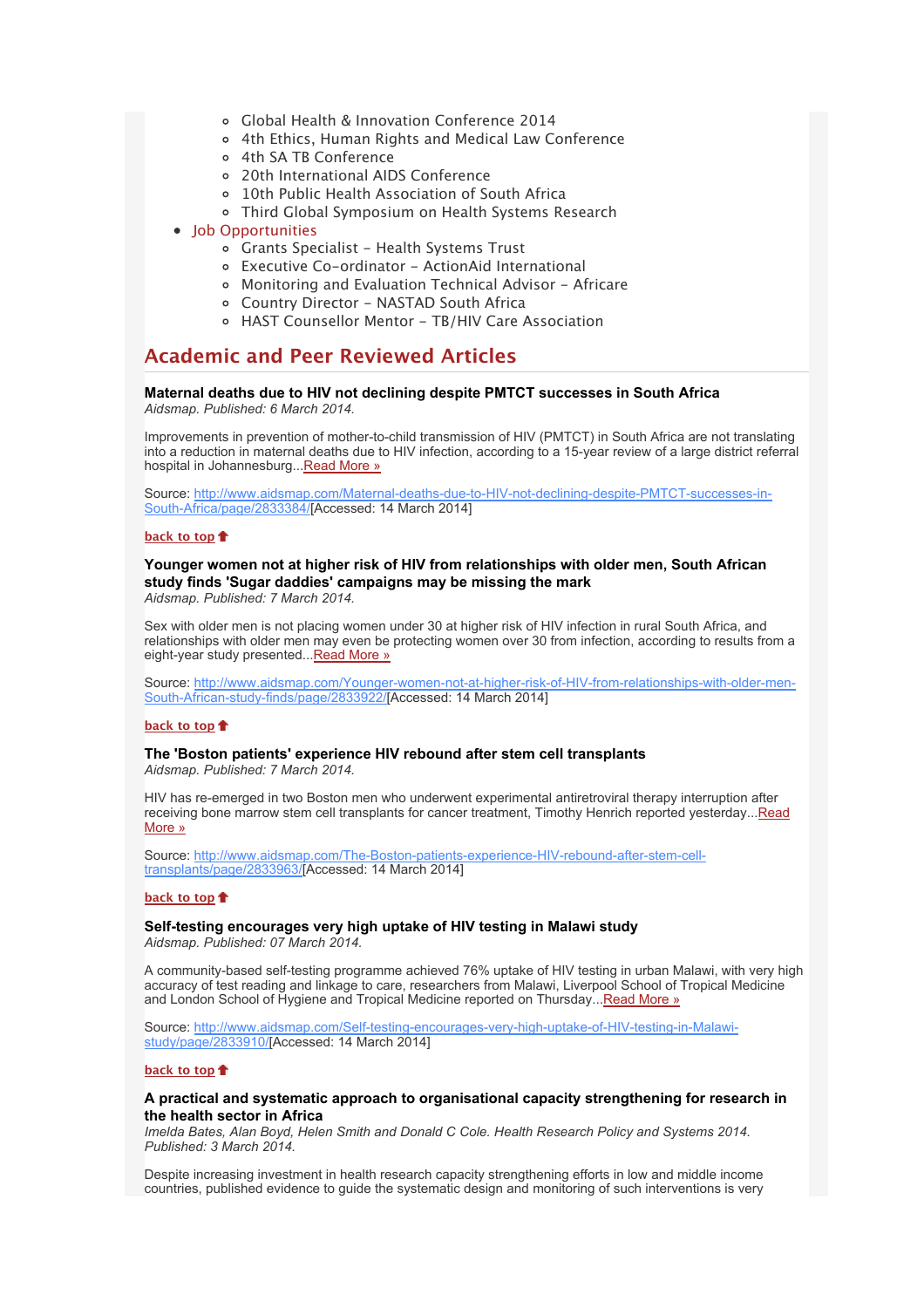limited... [Read More »](http://bulletin.hst.org.za//lt.php?id=K09RCVxTUgEHSlNTBEUEAFdT)

Source: [http://www.health-policy-systems.com/content/12/1/11/abstract\[](http://bulletin.hst.org.za//lt.php?id=K09RCVxTUgEHSlNTBEUEAFdT)Accessed: 14 March 2014]

#### **[back to top](x-msg://272/#top)**

# **Placement, support, and retention of health professionals: National, cross-sectional findings from medical and dental community service officers in South Africa**

*Abigail M Hatcher, Michael Onah, Saul Kornik, Julia Peacocke, Stephen Reid. Human Resources for Health 2014. Published: 26 February 2014.*

In South Africa, community service following medical training serves as a mechanism for equitable distribution of health professionals and their professional development... Read More »

Source: [http://www.human-resources-health.com/content/12/1/14\[](http://bulletin.hst.org.za//lt.php?id=K09RCVxTUgEGSlNTBEUEAFdT)Accessed: 14 March 2014]

**[back to top](x-msg://272/#top)**

# **Recent News**

# **Local scientists step close to developing vaccine against HIV**

*BDlive. Published: 4 March 2014.*

South African scientists and their US collaborators have discovered how some potent new antibodies against [HIV develop in a patient's body, taking researchers a step closer to devising a vaccine or treatment...Read More](http://bulletin.hst.org.za//lt.php?id=K09RCVxTUgEFSlNTBEUEAFdT) »

[Source: http://www.bdlive.co.za/national/health/2014/03/04/local-scientists-step-close-to-developing-vaccine](http://bulletin.hst.org.za//lt.php?id=K09RCVxTUgEESlNTBEUEAFdT)against-hiv[Accessed: 14 March 2014]

### **[back to top](x-msg://272/#top)**

# **Fight against HIV epidemic bearing fruits**

*SABC. Published: 11 March 2014.*

The study commends government interventions saying that early diagnosis of HIV and administration of antiretroviral therapy are bearing fruit... Read More »

[Source: http://www.sabc.co.za/news/a/ba629600433a24b284ec9c45a23ba143/Fight-against-HIV-epidemic](http://bulletin.hst.org.za//lt.php?id=K09RCVxTUgEDSlNTBEUEAFdT)bearing-fruits--20140311[Accessed: 14 March 2014]

# **[back to top](x-msg://272/#top)**

#### **No proof that HIV-infected baby was cured**

*Mail&Guardian. Published: 6 March 2014.*

A nine-month-old baby who was born in California with HIV may possibly have been cured as a result of antiretroviral treatment that doctors began just four hours after her birth..[.Read More »](http://bulletin.hst.org.za//lt.php?id=K09RCVxTUgECSlNTBEUEAFdT)

Source: [http://mg.co.za/article/2014-03-06-no-proof-that-hiv-infected-baby-was-cured/\[](http://bulletin.hst.org.za//lt.php?id=K09RCVxTUgEBSlNTBEUEAFdT)Accessed: 14 March 2014]

# **[back to top](x-msg://272/#top)**

### **HPV campaign to focus on girls - for now**

*Health-e News. Published: 12 March 2014.*

Today, the departments of health and basic education have launched a campaign to vaccinate girls nine years [and older against cervical cancer but some wonder if the country is not missing the other 50 percent...Read](http://bulletin.hst.org.za//lt.php?id=K09RCVxTUgEASlNTBEUEAFdT) More »

Source: [http://www.health-e.org.za/2014/03/12/hpv-campaign-focus-girls-now/\[](http://bulletin.hst.org.za//lt.php?id=K09RCVxTUgEASlNTBEUEAFdT)Accessed: 14 March 2014]

# **[back to top](x-msg://272/#top)**

# **Report fuels probe into medical schemes registrar**

*BDlive. Published: 5 March 2014.*

Just days after the Council for Medical Schemes announced it had ordered a forensic investigation into its registrar, Monwabisi Gantsho, for allegedly soliciting a R3m kickback, an earlier report has come to light raising further questions about his conduct..[.Read More »](http://bulletin.hst.org.za//lt.php?id=K09RCVxTUgEPSlNTBEUEAFdT)

[Source: http://www.bdlive.co.za/business/healthcare/2014/03/05/report-fuels-probe-into-medical-schemes](http://bulletin.hst.org.za//lt.php?id=K09RCVxTUgEOSlNTBEUEAFdT)registrar[Accessed: 14 March 2014]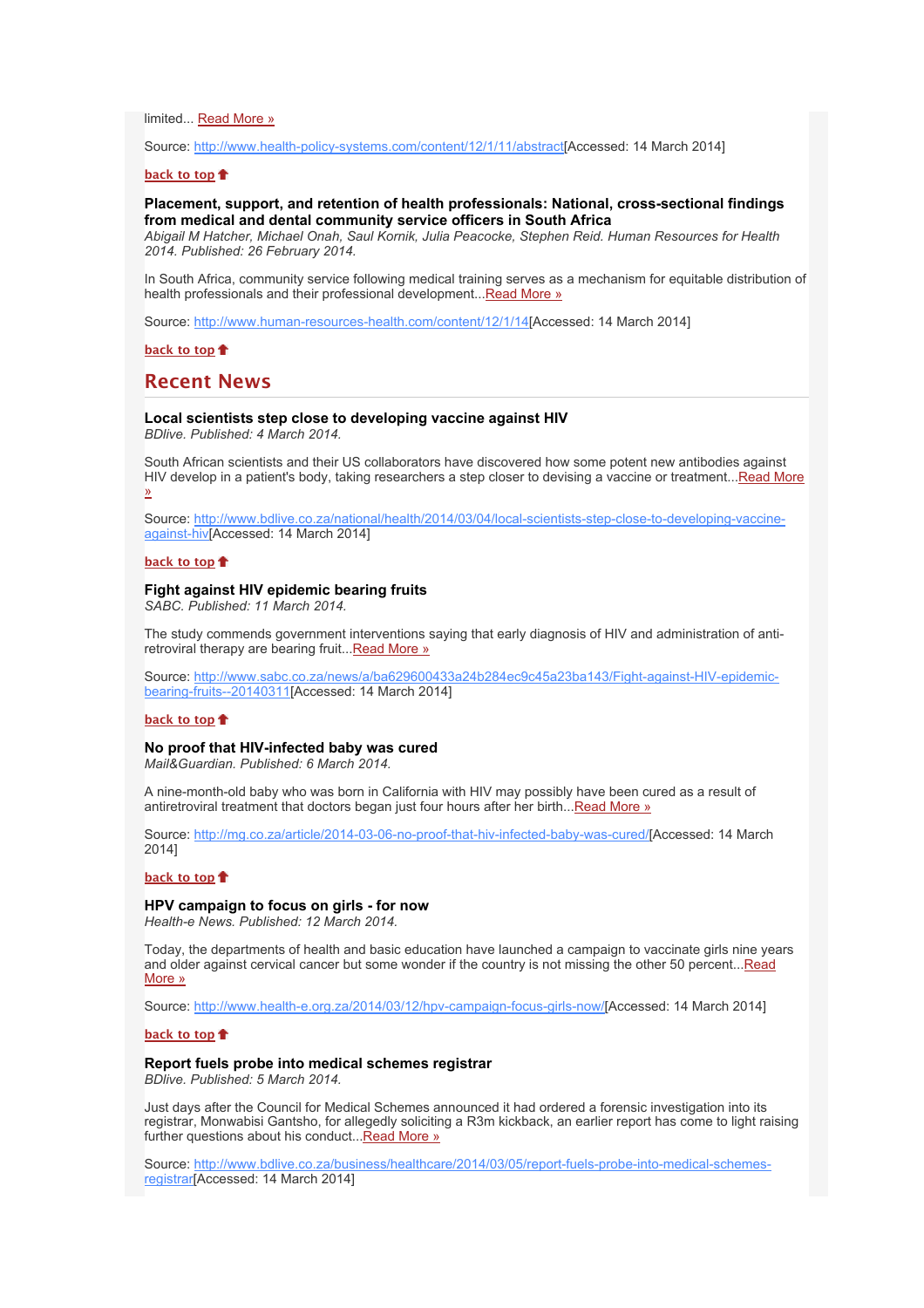#### **[back to top](x-msg://272/#top)**

#### **New health university to help address shortage of healthcare workers**

*BDlive. Published: 12 March 2014.*

A new health and allied sciences university to be established this year will align itself with national priorities, including the pending implementation of the National Health Insurance Scheme... [Read More »](http://bulletin.hst.org.za//lt.php?id=K09RCVxTUg4HSlNTBEUEAFdT)

[Source: http://www.bdlive.co.za/national/health/2014/03/12/new-health-university-to-help-address-shortage-of](http://bulletin.hst.org.za//lt.php?id=K09RCVxTUg4HSlNTBEUEAFdT)healthcare-workers[Accessed: 14 March 2014]

#### **[back to top](x-msg://272/#top)**

## **Cape Town clinics duck nationwide health audit**

*City Press. Published: 9 March 2014.*

Twenty clinics in Cape Town have snubbed the biggest audit so far conducted in South Africa's public healthcare sector..[.Read More »](http://bulletin.hst.org.za//lt.php?id=K09RCVxTUg4GSlNTBEUEAFdT)

Source: [http://www.citypress.co.za/news/cape-town-clinics-duck-nationwide-health-audit/\[](http://bulletin.hst.org.za//lt.php?id=K09RCVxTUg4FSlNTBEUEAFdT)Accessed: 14 March 2014]

#### **[back to top](x-msg://272/#top)**

### **Private hospital market flat - research**

*City Press. Published: 10 March 2014.*

New research on market concentration of private hospitals, medical schemes and administrators shows that contrary to concerns over growing concentration, the market for private hospitals has in fact remained flat since 2003..[.Read More »](http://bulletin.hst.org.za//lt.php?id=K09RCVxTUg4ESlNTBEUEAFdT)

[Source: http://www.bdlive.co.za/business/healthcare/2014/03/10/private-hospital-market-flat-](http://bulletin.hst.org.za//lt.php?id=K09RCVxTUg4DSlNTBEUEAFdT) research[Accessed: 14 March 2014]

#### **[back to top](x-msg://272/#top)**

#### **WHO opens public consultation on draft sugars guideline**

*WHO. Published: 5 March 2014.*

WHO is launching a public consultation on its draft guideline on sugars intake. When finalized, the guideline will provide countries with recommendations on limiting the consumption of sugars..[.Read More »](http://bulletin.hst.org.za//lt.php?id=K09RCVxTUg4CSlNTBEUEAFdT)

Source: [http://www.who.int/mediacentre/news/notes/2014/consultation-sugar-guideline/en/\[](http://bulletin.hst.org.za//lt.php?id=K09RCVxTUg4CSlNTBEUEAFdT)Accessed: 14 March 2014]

#### **[back to top](x-msg://272/#top)**

#### **Stock-outs, low awareness stymie immunisations**

*Health-e News. Published: 11 March 2014.*

Stock-outs and a lack of trained health workers are just some of what stands between children and vaccines in Mpumalanga where mothers say they also want to know more about immunisation... Read More »

Source: http://www.health-e.org.za/2014/03/11/stock-outs-low-awareness-stymie-immunisations-2/? [utm\\_source=rss&utm\\_medium=rss&utm\\_campaign=stock-outs-low-awareness-stymie-immunisations-](http://bulletin.hst.org.za//lt.php?id=K09RCVxTUg4ASlNTBEUEAFdT)2[Accessed: 14 March 2014]

#### **[back to top](x-msg://272/#top)**

#### **MPs air their views on medical marijuana**

*City Press. Published: 13 March 2014.*

There was mixed reaction in Parliament to a call for alternative cancer treatments, including medical marijuana, to be considered by government...[Read More »](http://bulletin.hst.org.za//lt.php?id=K09RCVxTUg4PSlNTBEUEAFdT)

Source: http://www.citypress.co.za/politics/mps-air-views-medical-marijuana/? [utm\\_source=rss&utm\\_medium=rss&utm\\_campaign=mps-air-views-medical-marijuana](http://bulletin.hst.org.za//lt.php?id=K09RCVxTUg4PSlNTBEUEAFdT)[Accessed: 14 March 2014]

#### **[back to top](x-msg://272/#top)**

**Patients before patents, demand health activists**

*Mail&Guardian. Published: 11 March 2014.*

The intellectual property policy, which will allow access to cheaper drugs, has yet to be finalised while patients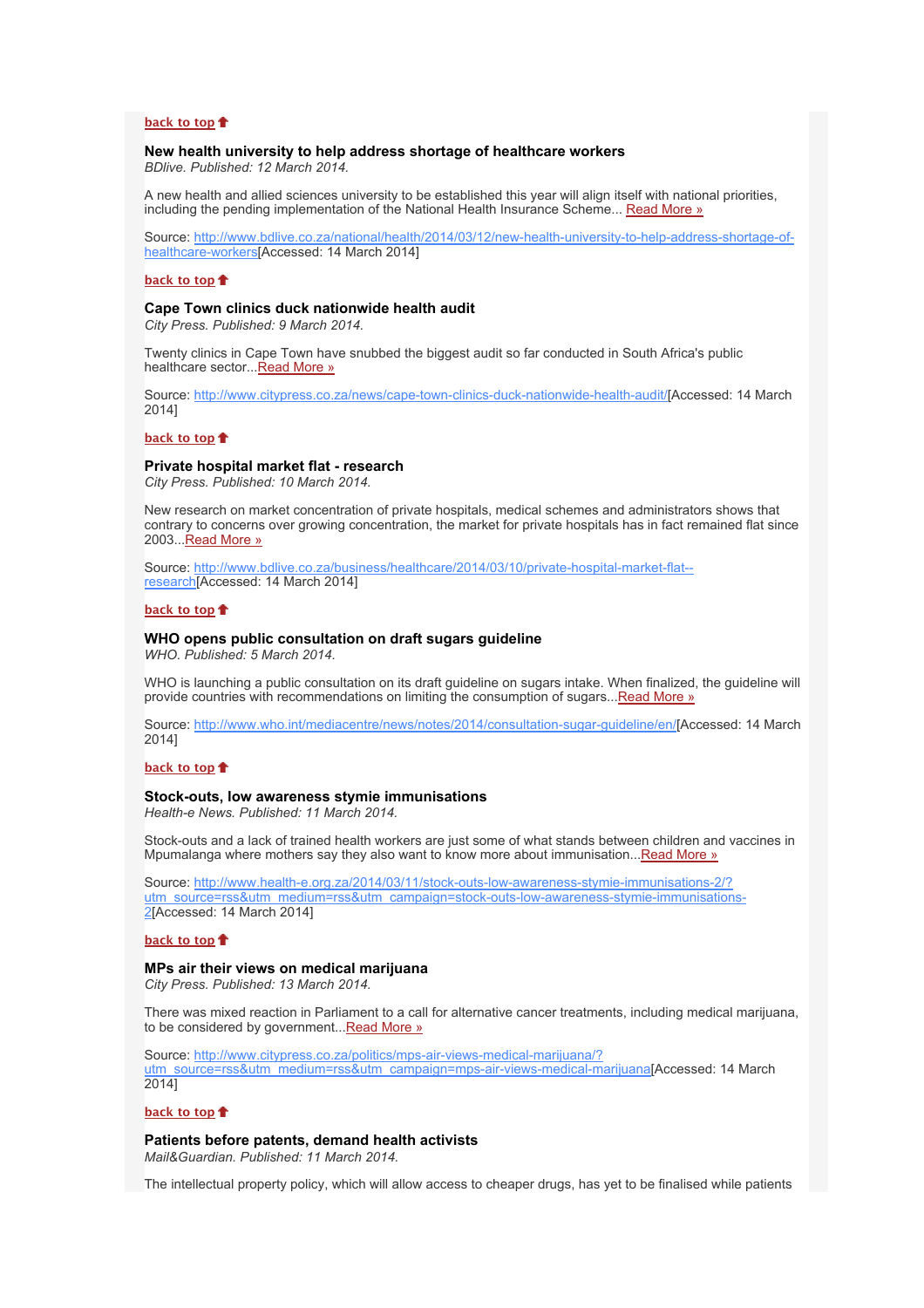are dying, say health activists..[.Read More »](http://bulletin.hst.org.za//lt.php?id=K09RCVxTUg4OSlNTBEUEAFdT)

Source: [http://mg.co.za/article/2014-03-11-patients-before-patents-demand-health-activists\[](http://bulletin.hst.org.za//lt.php?id=K09RCVxTUg4OSlNTBEUEAFdT)Accessed: 14 March 2014]

#### **[back to top](x-msg://272/#top)**

#### **Engaging with healthcare policy**

*The Lancet. Published: 26 February 2014.*

All physicians, whether they like it or not, necessarily become engaged in formulating healthcare policy. This activity might be at a local level such as membership of a hospital Formulary Committee..[.Read More »](http://bulletin.hst.org.za//lt.php?id=K09RCVxTUg8HSlNTBEUEAFdT)

Source: [http://www.thelancet.com/journals/lancet/article/PIIS0140-6736\(14\)60048-9/fulltext\[](http://bulletin.hst.org.za//lt.php?id=K09RCVxTUg8HSlNTBEUEAFdT)Accessed: 14 March 2014]

**[back to top](x-msg://272/#top)**

# **Training and Resources**

### **Writing for Development Course**

*When: 26-30 May 2014 Where: Cape Town, South Africa*

This course is for programme managers, field staff, monitoring and evaluation co-ordinators and communication officers who work within the social change and development sector. This course aims at building the skills and confidence of participants to write better proposals, reports and case studies. Click Here>>

# **[back to top](x-msg://272/#top)**

# **Policy Briefs, Reports and Publications**

**Transition to new HIV treatment regimens - procurement and supply chain management issues** *WHO. Published: March 2014.*

This policy brief provides advice on a phased approach to transitioning to new HIV treatment regimens, as recommended by the World Health Organization (WHO). Click Here»

#### **[back to top](x-msg://272/#top)**

#### **WHO issues new guidance on how to provide contraceptive information and service** *WHO. Published: 6 March 2014.*

WHO is launching new guidance to help countries ensure human rights are respected in providing more girls, women, and couples with the information and services they need to avoid unwanted pregnancies[.Click Here»](http://bulletin.hst.org.za//lt.php?id=K09RCVxTUg8ESlNTBEUEAFdT)

#### **[back to top](x-msg://272/#top)**

#### **Unite with women - Unite against violence and HIV**

*UNAIDS. Published: 12 March 2014.*

The AIDS response is producing exciting results and we can already foresee a time when the AIDS epidemic could end. Yet, the promises of science, politics and economic development will not be realised if we do not unite with women against violence as an integral part of the HIV response. Click Here»

**[back to top](x-msg://272/#top)**

# **Conferences**

#### **Global Health & Innovation Conference 2014**

*When: 12-13 April 2014 Venue: Yale University, New Haven, CT, USA URL: [http://www.uniteforsight.org/conference/](http://bulletin.hst.org.za//lt.php?id=K09RCVxTUg8CSlNTBEUEAFdT)*

The Global Health & Innovation Conference (#GHIC) is the world's leading and largest global health conference as well as the largest social entrepreneurship conference, with 2 200 professionals and students from all 50 states and more than 55 countries.

#### **[back to top](x-msg://272/#top)**

**4th Ethics, Human Rights and Medical Law Conference** *When: 6-8 May 2014*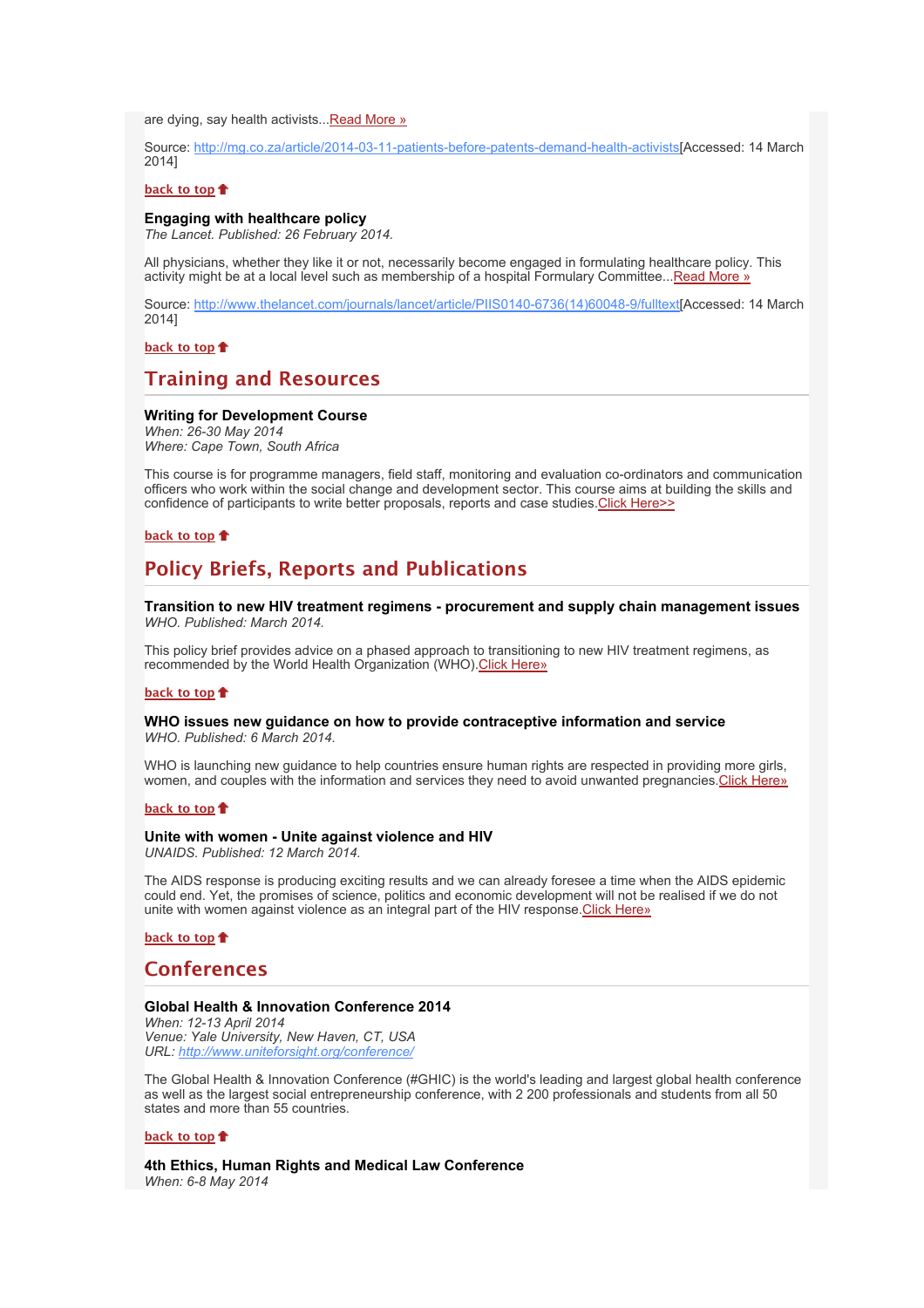*Venue: Gallagher Convention Centre, Midrand, Johannesburg, South Africa URL: [http://www.africahealthexhibition.com/en/Site-Root/Conference-Centre/Conferences2014/ETConference/](http://bulletin.hst.org.za//lt.php?id=K09RCVxTUg8BSlNTBEUEAFdT)*

The 4th Ethics, Human Rights and Medical Law Conference is a must attend event for healthcare professionals in South Africa and the surrounding region.

# **[back to top](x-msg://272/#top)**

# **4th SA TB Conference**

*When: 10-13 June 2014 Venue: ICC Durban URL: [http://www.tbconference.co.za/index.html/](http://bulletin.hst.org.za//lt.php?id=K09RCVxTUg8ASlNTBEUEAFdT)*

With the rollout of new molecular diagnostics and new TB drugs, we now bear witness to the dawn of a new age in the fight against TB. Meaningful impact will only be achieved with integration of all our efforts. We call on everyone working in all spheres of TB-HIV drug discovery, clinical management, patient advocacy, government policy and the basic sciences to attend this meeting.

# **[back to top](x-msg://272/#top)**

## **20th International AIDS Conference**

*When: 20-25 July 2014 Venue: Melbourne, Australia URL: [http://www.aids2014.org/](http://bulletin.hst.org.za//lt.php?id=K09RCVxTUg8PSlNTBEUEAFdT)*

The AIDS 2014 programme will present new scientific knowledge and offer many opportunities for structured dialogue on the major issues facing the global response to HIV. A variety of session types - from abstract-driven presentations to symposia, bridging and plenary sessions - will meet the needs of various participants.

# **[back to top](x-msg://272/#top)**

### **10th Public Health Association of South Africa**

*When: 3-6 September 2014 Venue: Polokwane URL: [http://www.phasa.org.za/10th-phasa-conference-2014/](http://bulletin.hst.org.za//lt.php?id=K09RCVxTUg8OSlNTBEUEAFdT)*

The 10th anniversary of the Public Health Association of South Africa (PHASA) conference will be celebrated with the hosting of the conference in Polokwane (Limpopo) from 3 to 6 September 2014. The workshops will take place on the 3rd, the actual conference on the 4th and 5th, and the student symposium on the 6th of September.

## **[back to top](x-msg://272/#top)**

# **Third Global Symposium on Health Systems Research**

*When: 30 September to 3 October 2014 Venue: Cape Town, South Africa URL: [http://hsr2014.healthsystemsresearch.org/](http://bulletin.hst.org.za//lt.php?id=K09RCVxTXQYHSlNTBEUEAFdT)*

The theme of the symposium is the science and practice of people-centred health systems, chosen to enable participants to address current and critical concerns of relevance across countries in all parts of the world. Researchers, policy-makers, funders, implementers and other stakeholders, from all regions and all socioeconomic levels, will work together on the challenge of how to make health systems more responsive to the needs of individuals, families and communities.

# **[back to top](x-msg://272/#top)**

# **Job Opportunities**

### **Grants Specialist**

*Employer: Health Systems Trust Closing Date: 21 March 2014 Please view our website for more details [http://www.hst.org.za/jobs/grants-specialist](http://bulletin.hst.org.za//lt.php?id=K09RCVxTXQYGSlNTBEUEAFdT)*

### **Executive Co-ordinator**

*Employer: ActionAid International Closing Date: 22 March 2014 Please view our website for more details [http://www.hst.org.za/jobs/executive-co-ordinator](http://bulletin.hst.org.za//lt.php?id=K09RCVxTXQYFSlNTBEUEAFdT)*

#### **Monitoring and Evaluation Technical Advisor**

*Employer: Africare Closing Date: 24 March 2014 Please view our website for more details*